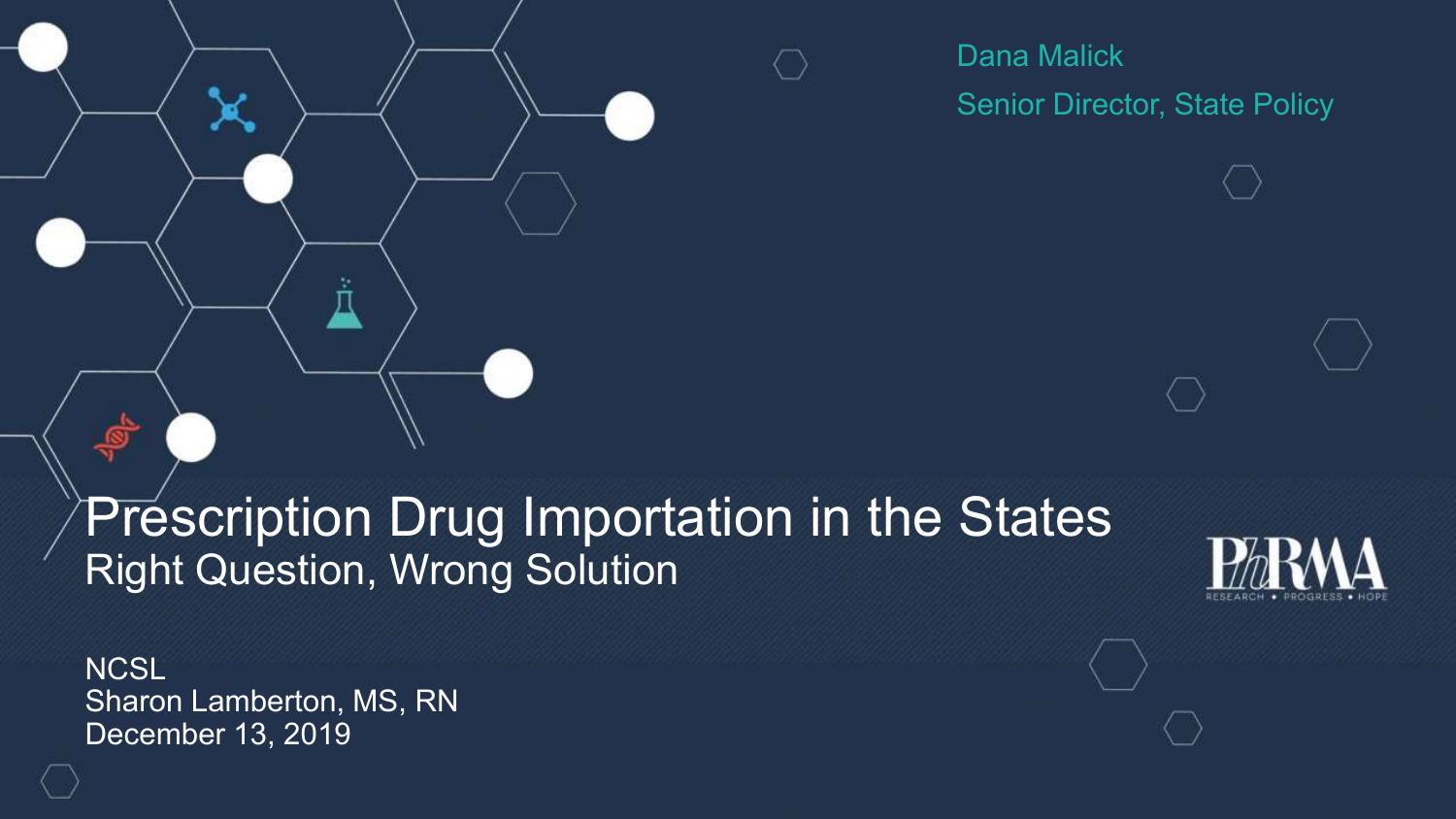### Deadly Fake Pills Found in 48 49 States



2

As of Sep. 2019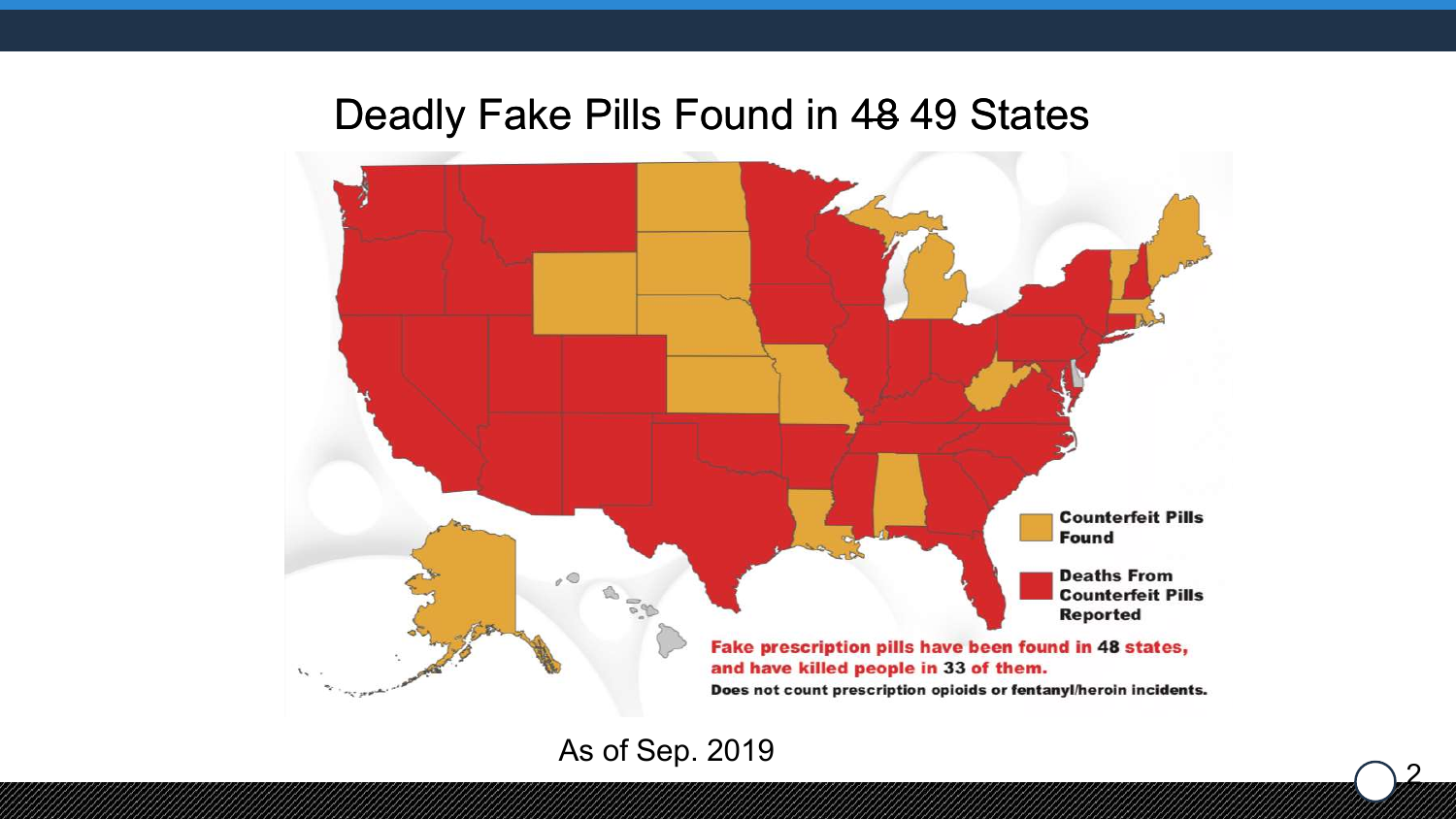# State Importation: Right Question, Wrong Solution

### **No Additional Risk to Public Health**



### **Significant Cost Savings to American Consumer**

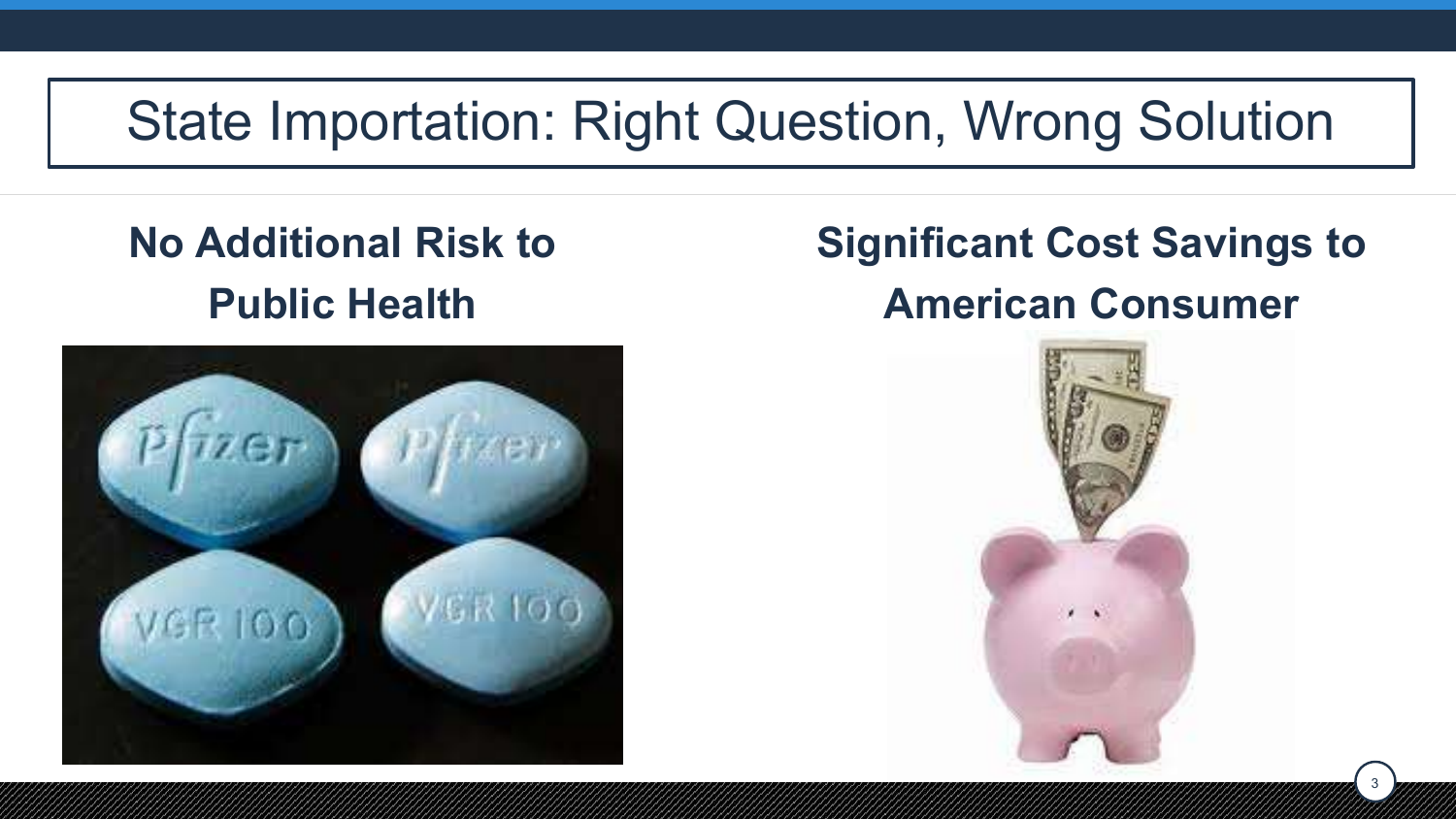# U.S. Drug Importation Proposals Proliferating

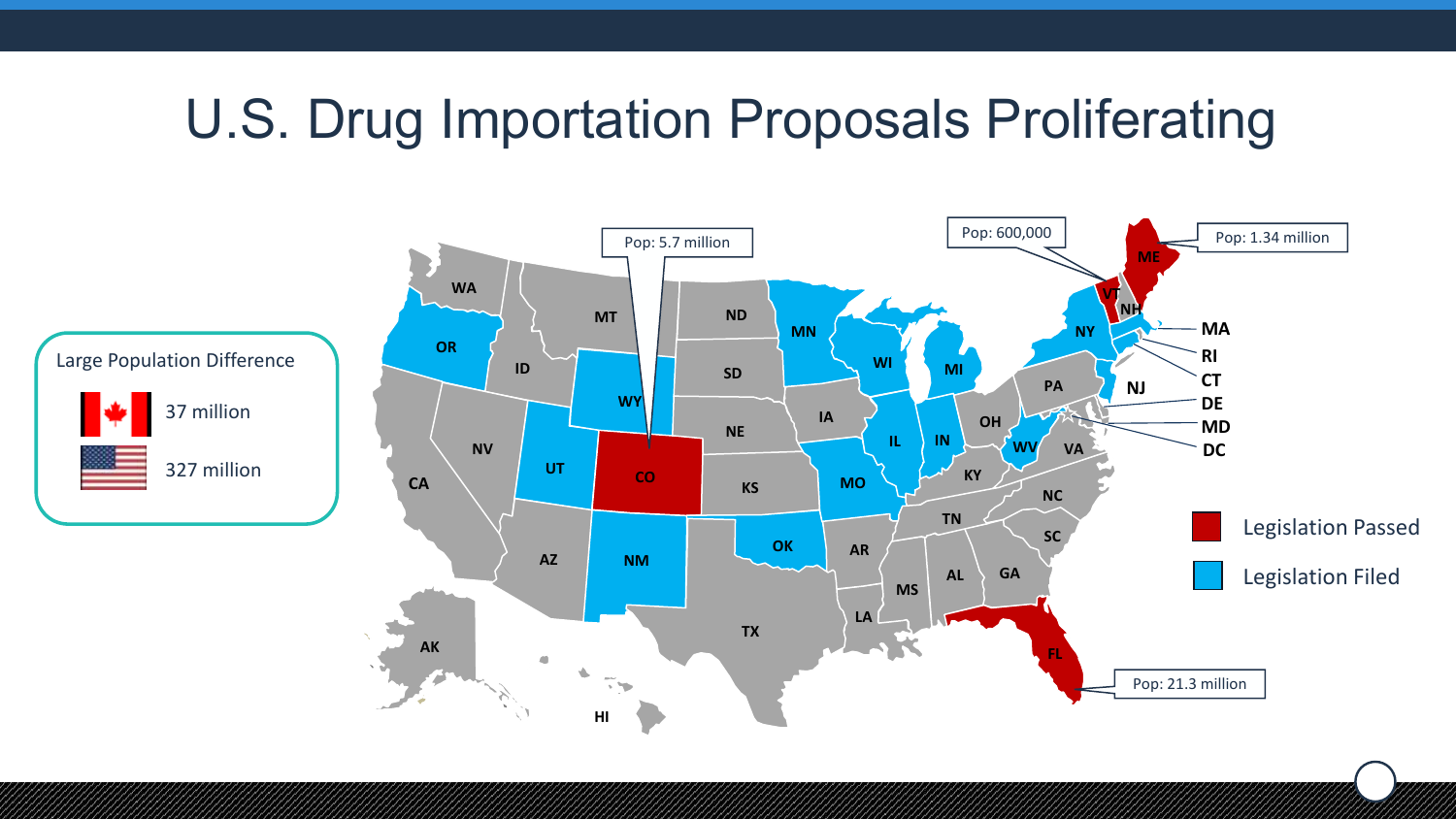### Safe Importation Action Plan

- Safe Importation Action Plan
	- Under Pathway 1, a Notice of Proposed Rulemaking ("NPRM") would rely on the authority in the Federal Food, Drug, and Cosmetic Act ("FD&C Act") section 804 to authorize demonstration projects to allow importation of drugs from Canada. The NPRM would include conditions to ensure the importation poses no additional risk to the public's health and safety and that it will achieve significant cost savings to the American consumer
	- Under Pathway 2, manufacturers could import versions of FDA-approved drug products that they sell in foreign countries that are the same as the U.S. versions. Under this pathway, manufacturers would use a new National Drug Code (NDC) for those products, potentially allowing them to offer a lower price than what their current distribution contracts require.

5

• Currently under review at OMB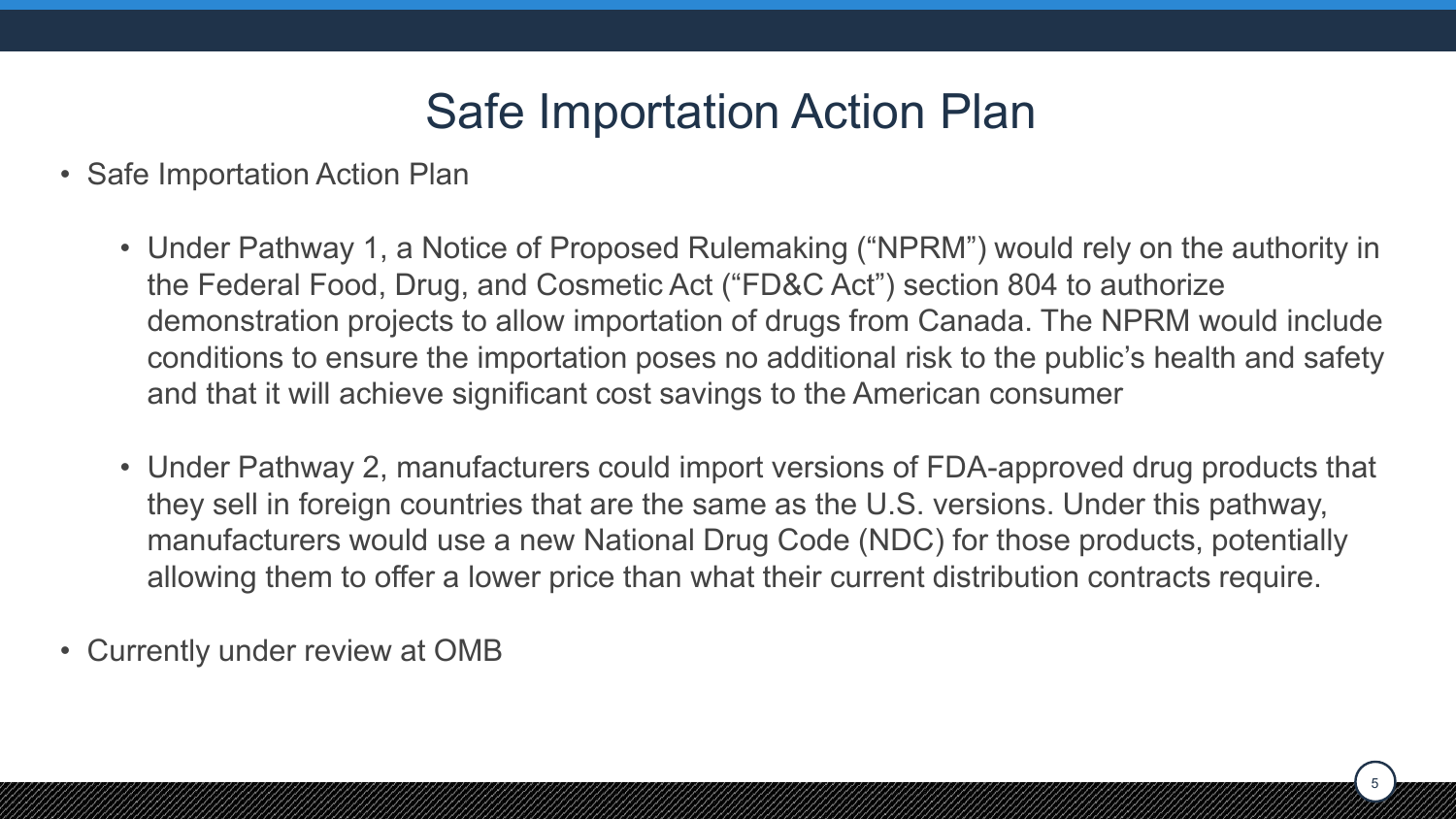## Florida Drug Importation Analysis

#### **How much might it cost the state to implement and administer its program?**

| Implementation & Start Up Costs                                                    | \$25 million                   |  |  |
|------------------------------------------------------------------------------------|--------------------------------|--|--|
| Annual Administrative costs                                                        | \$2.5                          |  |  |
| Annual Program Integrity & Enforcement Costs                                       | $$1.5 - 3$ million             |  |  |
| <b>Estimated Sampling and Testing Costs</b>                                        | $$6.6 - $27$ million           |  |  |
| Annual Cost of an Adverse Medical Event                                            | \$50,000 - \$800,000 per event |  |  |
| FL Annual Administrative costs (best case scenario)                                | \$10.6 million                 |  |  |
| FL Annual Administrative costs (worst case scenario,<br>assuming an adverse event) | \$33.3 million                 |  |  |

6

While PhRMA provided funding for the analysis, the findings are those of Leavitt Partners. PhRMA did not influence the results, other than providing the baseline list of medications for consideration.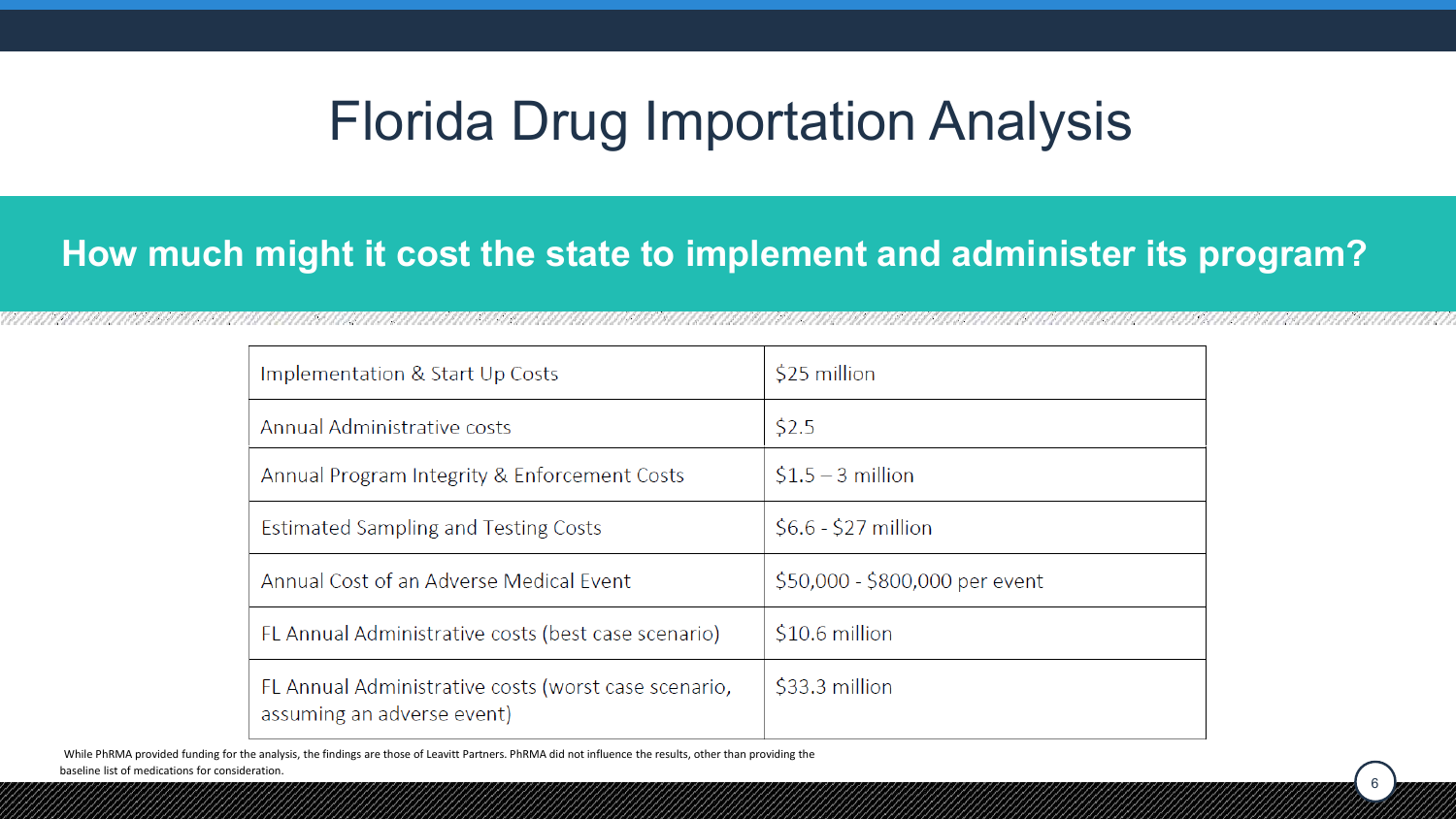# Risks and Costs of State-Run Importation Programs May Outweigh Potential Benefits

#### **Initial costs**

- Program design and certification
- Technology and infrastructure to track drugs and keep records

#### **Recurring costs**

• Maintaining medical product safety based on FDA standards

#### **Potential legal costs**

• Lawsuits associated with mishandling of medicines

#### **Law enforcement**

• Additional policing to ensure imported drugs are not sold outof-state

#### **Repackaging & relabeling**

• Canadian standards differ from FDA requirements

#### **Reporting to the FDA**

• Fulfilling compliance requirements and reporting standards



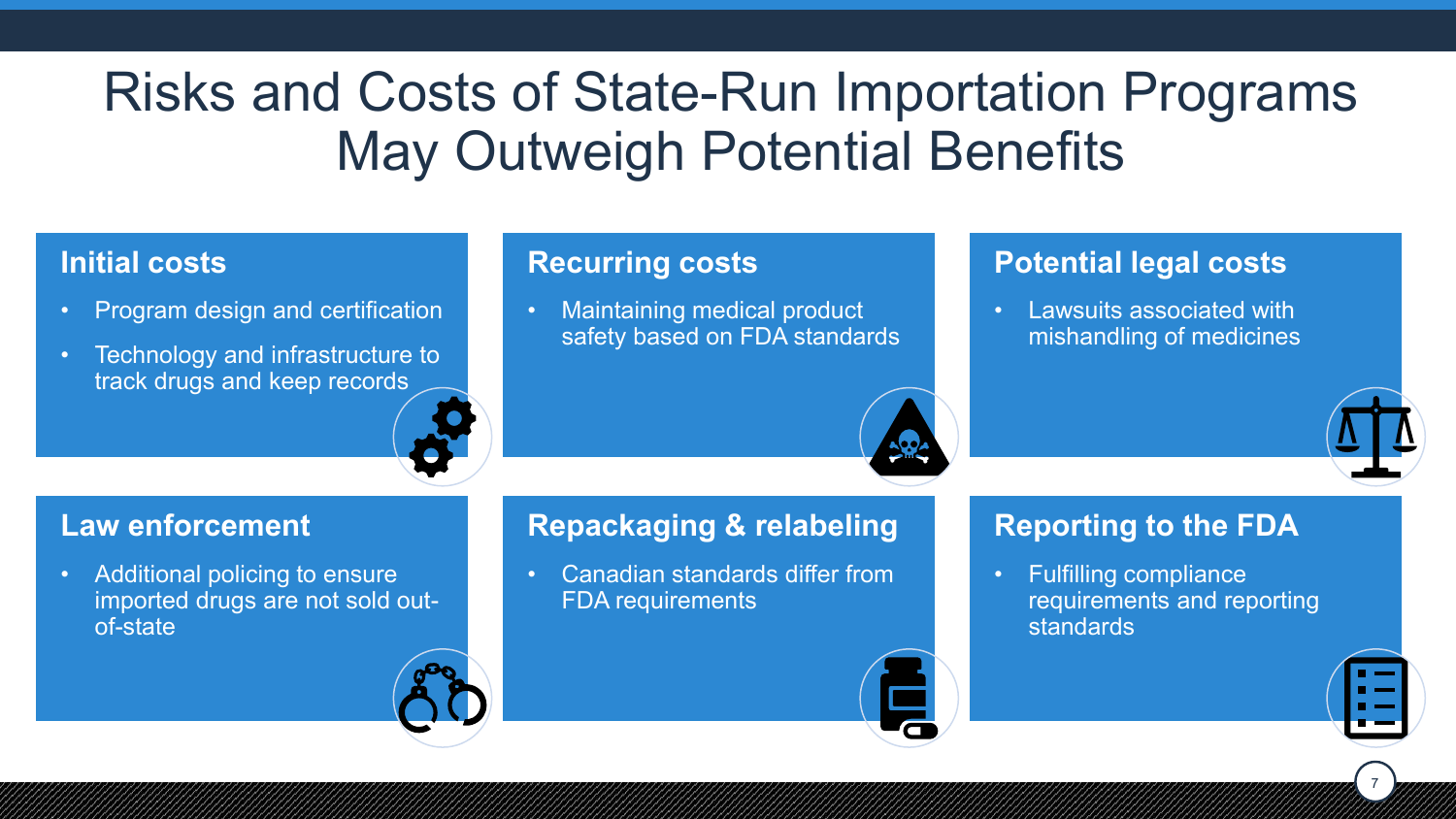# Unanswered Questions: State Implementation

- State costs
- From Canada or through Canada
- Medicaid savings
- Track and Trace compliance
- HHS Rulemaking
- Patient choice and transparency
- Canadian to U.S. price comparison
- Supply chain interest
- Liability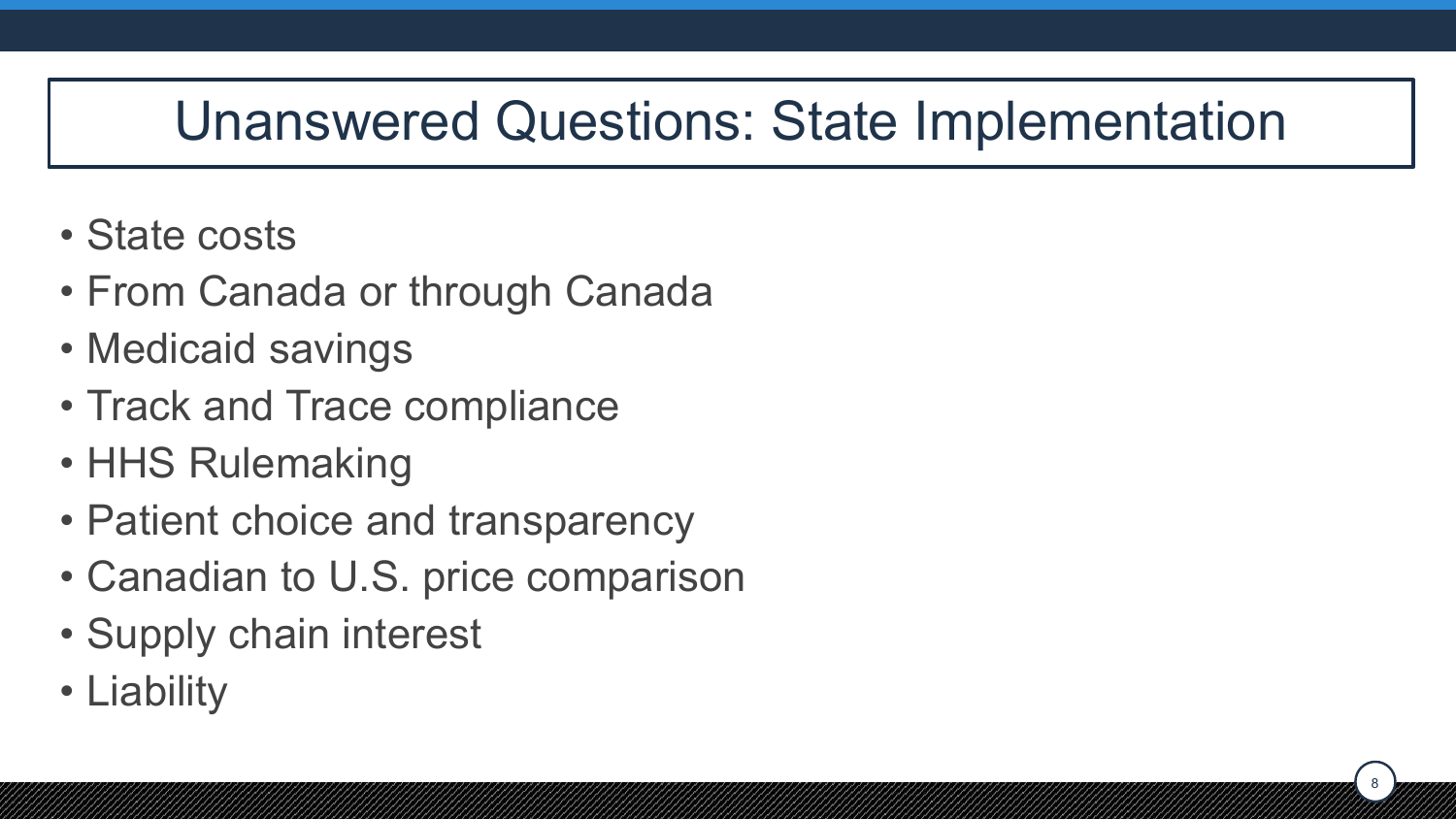# State Importation: Right Question, Wrong Solution

### Opposition from Regulators and Supply Chain Entities

*"Drug importation as a 'gimmick' and that 'the last thing we need is open borders for unsafe drugs to flow through." – HHS Secretary Azar*









PATIENTS MOVE US.



"Canada does not support actions that could adversely affect the supply of prescription drugs in Canada and potentially raise costs of prescription drugs for Canadians.."

9

– Health Canada Officials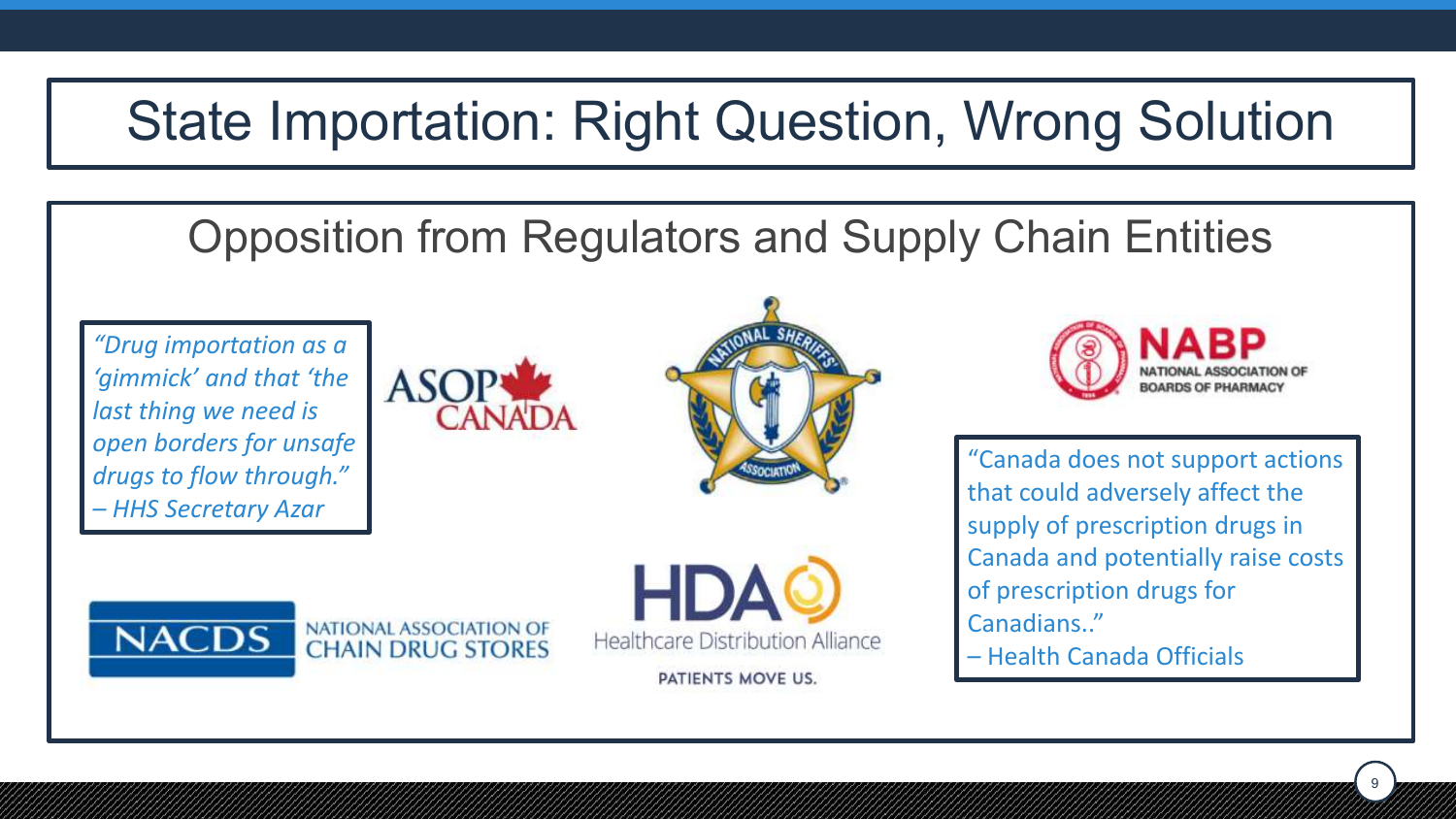#### In the midst of incredible scientific progress, medicine cost growth is declining

| EXPRESS SCRIPTS <sup>*</sup> | <b>♥CVSHealth.</b> | IMS Health & Quintiles are now<br><b>EIQVIA</b> |
|------------------------------|--------------------|-------------------------------------------------|
| 1.5%<br>2017                 | 3.2%<br>2016       | 3.9%<br>2016                                    |
|                              |                    |                                                 |
| 0.4%                         | 1.9%<br>2017       | 0.6%<br>2017                                    |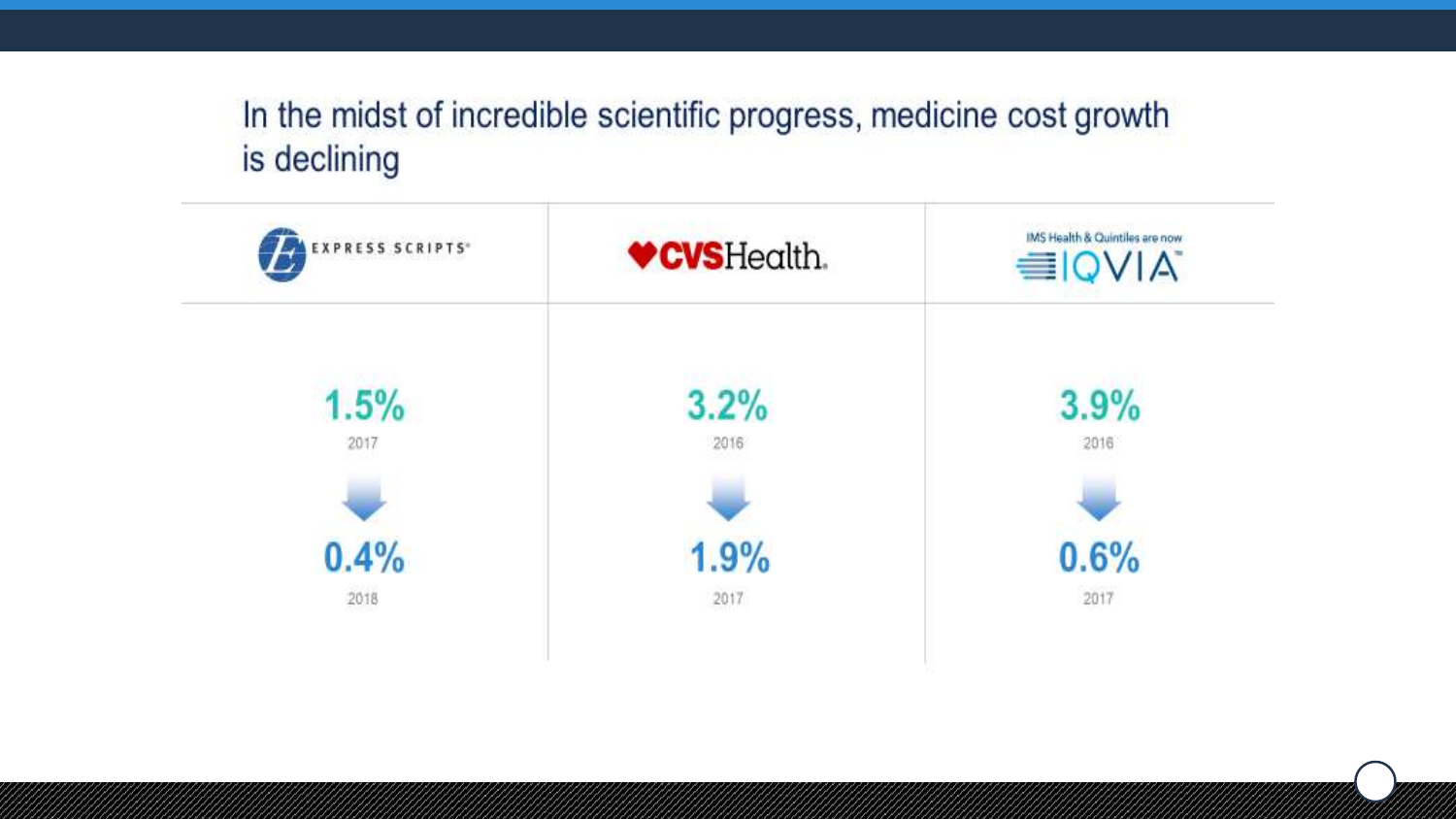#### Flow of Payment for a \$400 Insulin

(Patient Is in Deductible Phase)

,,,,,,,,,,,,,,,,,



This graphic is illustrative of a hypothetical product with a WAC of \$400 and an AWP of \$480. It is not intended to represent every financial relationship in the marketplace.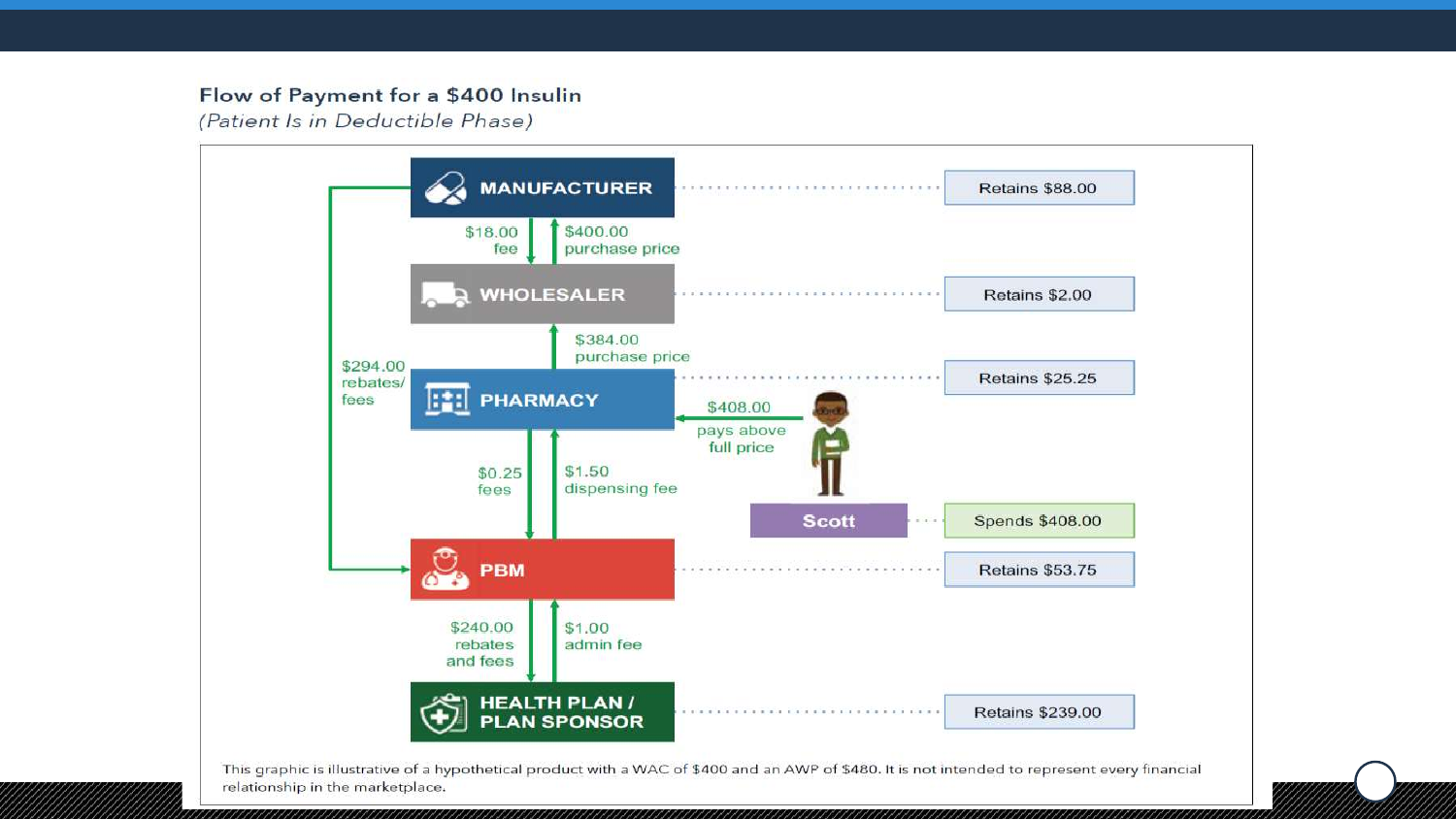#### In fact, more than 1/3 of the list price is rebated back to payers, the government and other stakeholders in the supply chain.

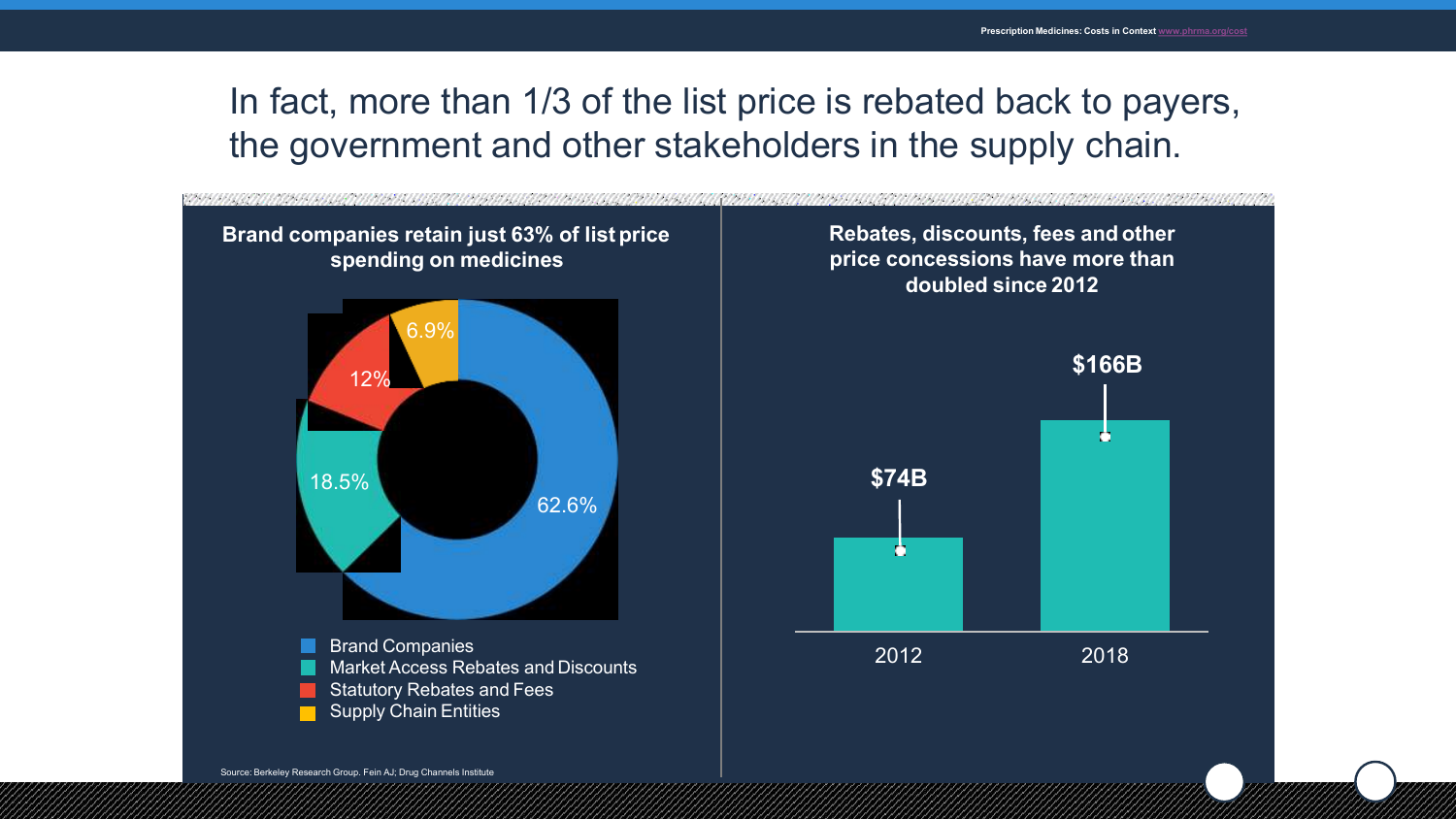### Share the Savings: Premium Impact Analysis

#### Annual Cost Impact to Patients in Integrated Deductible Plans

| State                                               | Colorado        | Michigan        | Ohio                 | <b>New</b><br>Hampshire | Nevada               | South<br>Carolina    | Washington           |
|-----------------------------------------------------|-----------------|-----------------|----------------------|-------------------------|----------------------|----------------------|----------------------|
| Average<br>Maximum<br>Savings                       | \$2,190         | \$1,740         | \$1,900              | \$1,740                 | \$1,820              | \$2,360              | \$1,800              |
| Average<br>savings for<br>patients with<br>diabetes | \$590           | \$510           | \$700                | \$610                   | \$600                | \$820                | \$570                |
| Average<br>savings for<br>patients with<br>asthma   | \$270           | \$210           | \$260                | \$220                   | \$230                | \$300                | \$220                |
| Premium<br>Increase for<br>Modeled<br>Plan          | \$49.71<br>(1%) | \$45.72<br>(1%) | \$65.87<br>$(1.4\%)$ | \$43.98<br>(1%)         | \$51.10<br>$(1.2\%)$ | \$80.07<br>$(1.4\%)$ | \$71.73<br>$(1.6\%)$ |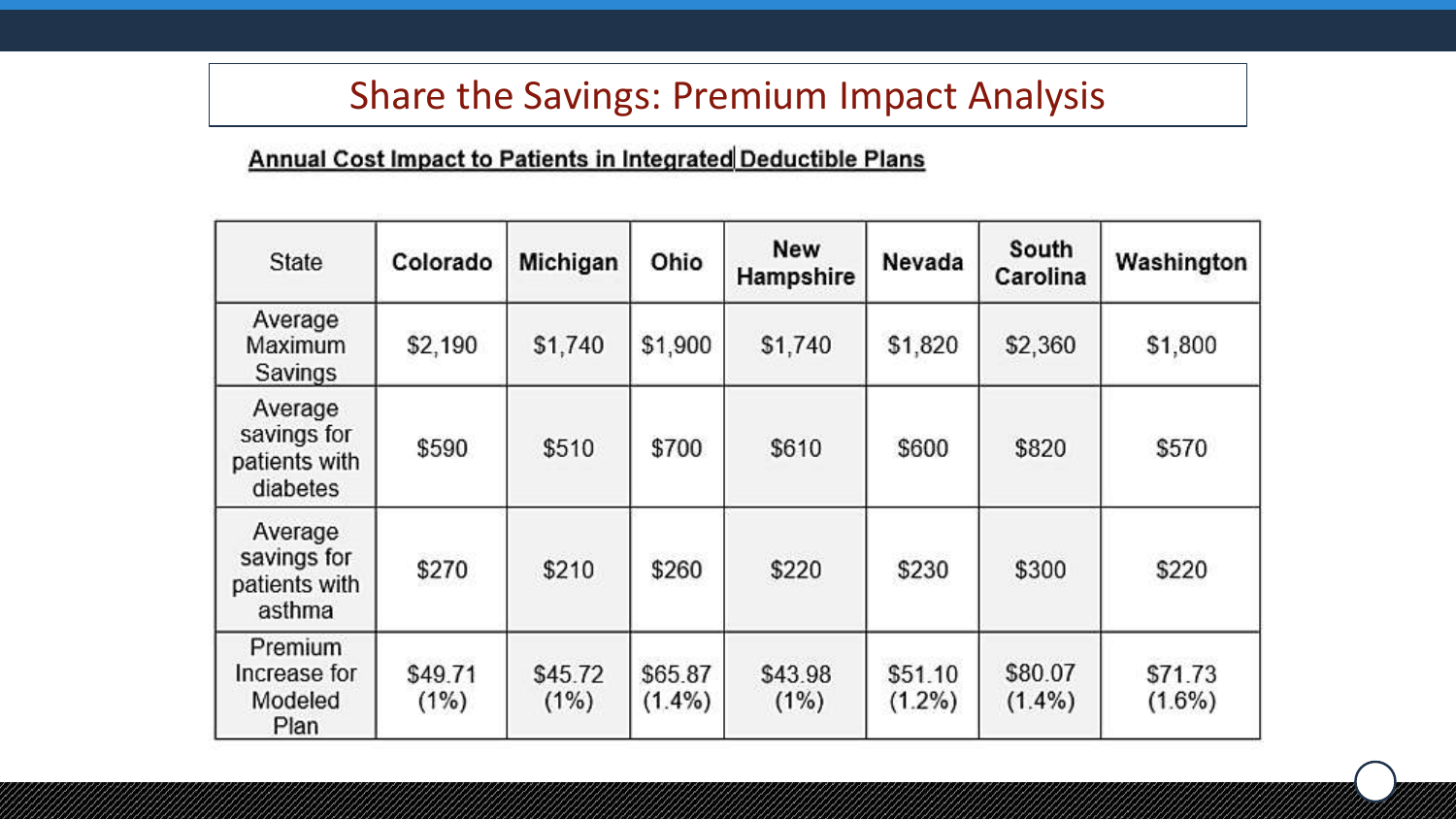# **Policies so that** *"Patients Pay Less"*

#### Share the Savings **Make Coupons Count**

### Offer Lower Cost Sharing **Options**

### Cover Medicines from Day One